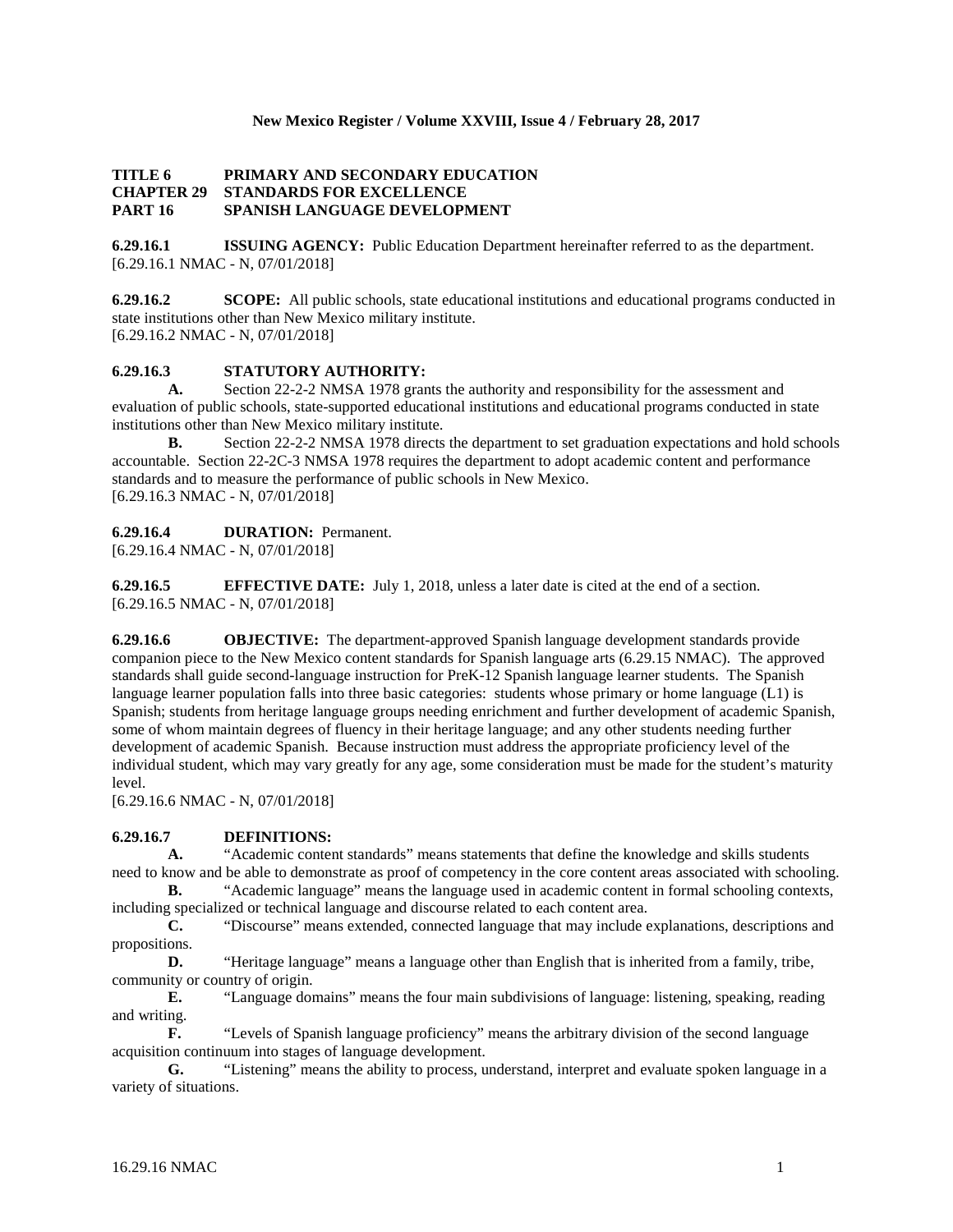**H.** "Reading" means the ability to process, understand, interpret and evaluate written language, symbols and text with understanding and fluency.

**I.** "Spanish language learner" means a student who is not yet able to understand, speak, read or write Spanish at a level comparable to grade-level Spanish proficient peers and native Spanish speakers.

**J.** "Speaking" means oral communication used in a variety of situations for a variety of purposes and audiences.

**K.** "Writing" means written communication used in a variety of forms for a variety of purposes and audiences.

[6.29.16.7 NMAC - N, 07/01/2018]

#### **6.29.16.8 SPANISH LANGUAGE DEVELOPMENT STANDARDS GRADE SPANS:** The Spanish language development standards established by the department are organized in grade levels as follows: PreK-12. [6.29.16.8 NMAC - N, 07/01/2018]

## **6.29.16.9 SPANISH LANGUAGE DEVELOPMENT STANDARDS PROFICIENCY LEVELS AND LANGUAGE DOMAINS:**

**A.** The Spanish language development standards have five general levels of Spanish language proficiency: "entering" (level 1)," "emerging" (level 2)," "developing" (level 3)," "expanding" (level 4), "bridging" (level 5)," "reaching" (level 6)."

**B.** Reading, writing, listening and speaking skills are addressed at each proficiency level. [6.29.16.9 NMAC - N, 07/01/2018]

## **6.29.16.10 CONTENT STANDARDS FOR SPANISH LANGUAGE DEVELOPMENT, GRADES**

**PreK-12:** The world class instructional design and assessments (WIDA) Spanish language development standards distinguish five general standards: "social and instructional language," "the language of language arts," "the language of mathematics," "the language of science," and "the language of social studies." Reading, writing, listening and speaking skills are addressed in each standard.

**A.** Spanish language proficiency standard 1: PreK-12. Social and instructional language: Spanish language learners communicate for social and instructional purposes within the school setting.

**(1)** Listening: Process, understand, interpret and evaluate spoken language in a variety of situations.

**(2)** Speaking: Engage in oral communication in a variety of situations for a variety of purposes and audiences.

**(3)** Reading: Process, understand, interpret and evaluate written language, symbols, and text with understanding and fluency.

**(4)** Writing: Engage in written communication in a variety of situations for a variety of purposes and audiences.

**B.** Spanish language proficiency standard 2: PreK-12. The language of language arts: Spanish language learners communicate information, ideas and concepts necessary for academic success in the content area of language arts.

- **(1)** Listening.
- **(2)** Speaking.
- **(3)** Reading.
- **(4)** Writing.

**C.** Spanish language proficiency standard 3: PreK-12. The language of mathematics: Spanish language learners communicate information, ideas and concepts necessary for academic success in the content area of mathematics.

- **(1)** Listening.
- **(2)** Speaking.
- **(3)** Reading.
- **(4)** Writing.

**D.** Spanish language proficiency standard 4: PreK-12. The language of science: Spanish language learners communicate information, ideas and concepts necessary for academic success in the content area of science.

- **(1)** Listening.
- **(2)** Speaking.
- **(3)** Reading.